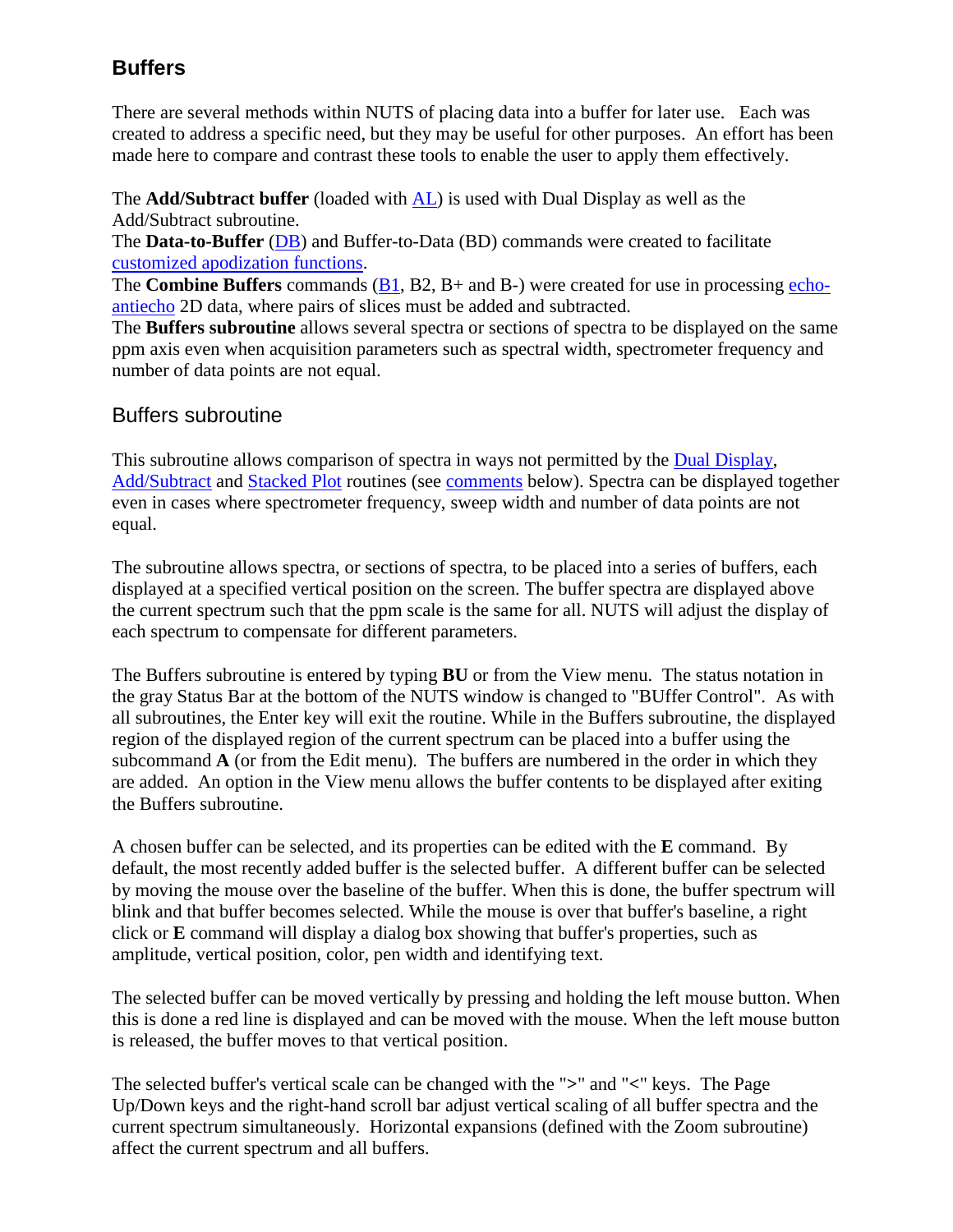The selected buffer can be deleted with the **D** command. All buffers can be cleared with the **C** command. Both commands are also available from the Edit menu.

The Math menu allows addition, subtraction and multiplication of the selected buffer with the current spectrum.

The spectrum can be saved with all of the buffer spectra with command **S** or from the File menu. When later opened, all buffer spectra will be recalled with their associated properties. Saving from the NUTS base level (**SA** command) will not save the buffers.



#### **Using the Buffers subroutine**

When the buffers subroutine is entered by typing **BU**, note that the menus change and the gray status bar at the bottom of the NUTS window shows "Buffer Control". The currently displayed spectrum or spectral region can be copied to a buffer with the **A** command, or from the Edit menu.

The number 1 (because this is the first buffer added) is shown at the left end of the buffer spectrum as an identifier, along with some text. By default, the comment line for the spectrum being displayed in the buffer is the displayed text, but that can be changed. The text remains displayed after exiting the BU subroutine, but the buffer number does not.

While display of buffer spectra is enabled, text is also displayed as an identifier for the main spectrum (the current data file) so that all displayed data are labeled. The label for this spectrum takes the same properties as those of Buffer Spectrum #1.

The font used for the text labels is the same as that used for horizontal integral labels.

To edit a buffer's properties, move the mouse to the buffer's baseline and click the right mouse button (or type **E** on the keyboard). This dialog box is displayed: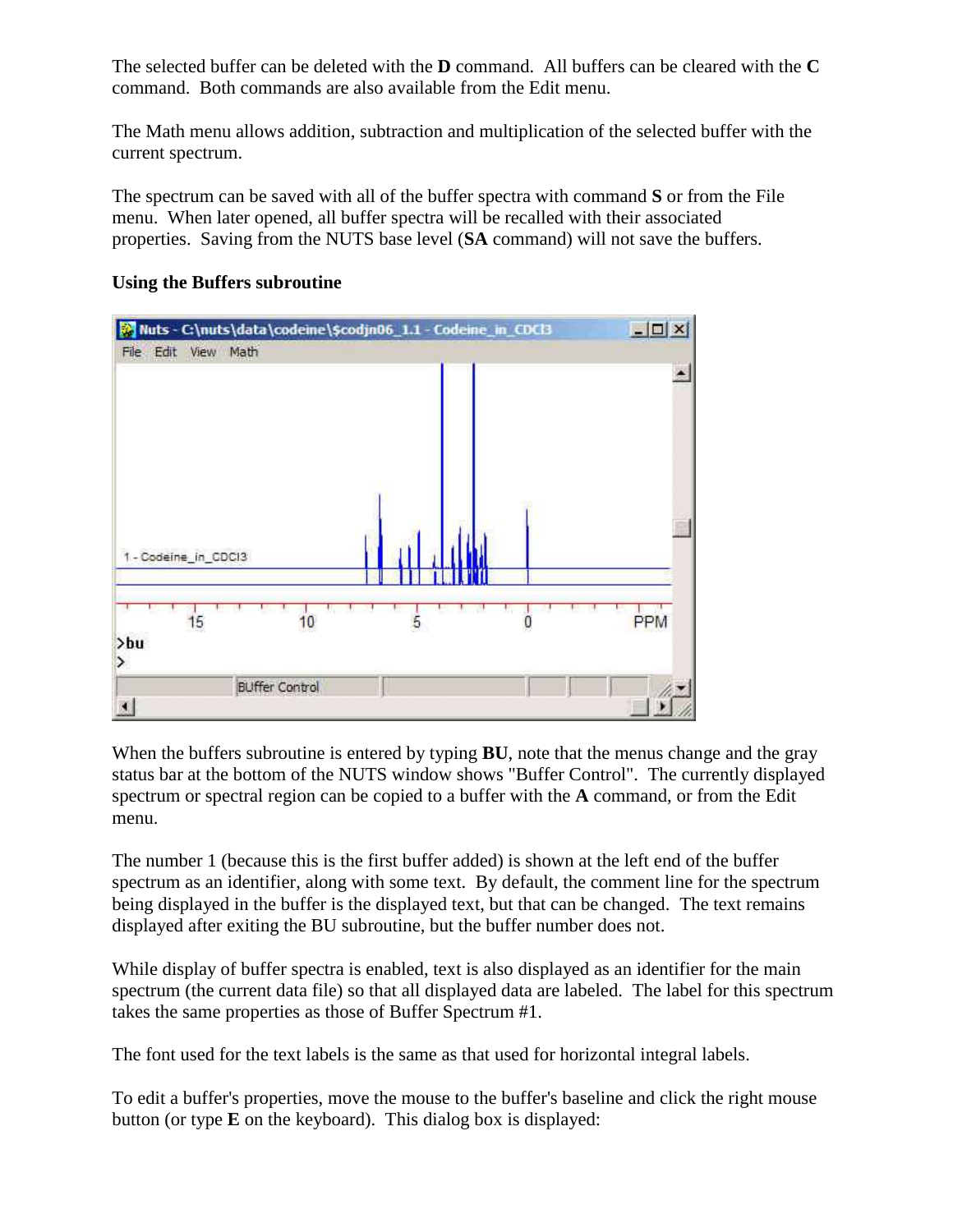|                                    |                                                                                              |                                                  |                                                        | <b>Buffer Properties</b> |                          |                                                                      |                                                                    |
|------------------------------------|----------------------------------------------------------------------------------------------|--------------------------------------------------|--------------------------------------------------------|--------------------------|--------------------------|----------------------------------------------------------------------|--------------------------------------------------------------------|
| Amplitude                          | 0.05 <br>1.0                                                                                 | DC Offset<br><b>Fraction</b><br>screen<br>height | Comment - lines starting with "!" not shown on display | <b>Hide Buffer</b>       | $0 = Hide$<br>$1 =$ Show |                                                                      |                                                                    |
|                                    | Codeine_in_CDCI3<br>Red                                                                      | Green                                            | <b>Blue</b>                                            |                          |                          |                                                                      |                                                                    |
| Pen Color<br><b>Green and Blue</b> | 10<br>Color is defined as a number<br>between 0 and 255 for Red.<br><b>GUI Color Editing</b> | IO                                               | 255                                                    | Pen Width                |                          | Pen Style<br>$0 =$ Solid<br>$1 = Dash$<br>$2 = Dot$<br>$3 = DashDot$ | 10<br>Pen Style valid only<br>with $Pen$ Width = 1<br>Cancel<br>0K |

The vertical display (DC) offset and vertical scaling (amplitude) of the buffer can be set, as can the text of the comment line displayed with the buffer spectrum. The color of the spectrum can be set by entering [RGB numbers](mk:@MSITStore:C:/Nuts/nutshtml.chm::/colors.htm) or by clicking the Color Editing button. Pen width and style can also be set.



The vertical position of a buffer can be adjusted with the mouse. Place the cursor on the chosen buffer, at the level of its baseline. Press and hold the left mouse button. The red line indicates the position of the buffer spectrum. Move the red line to the desired position, and release the mouse button. The buffer spectrum will be re-drawn at that position.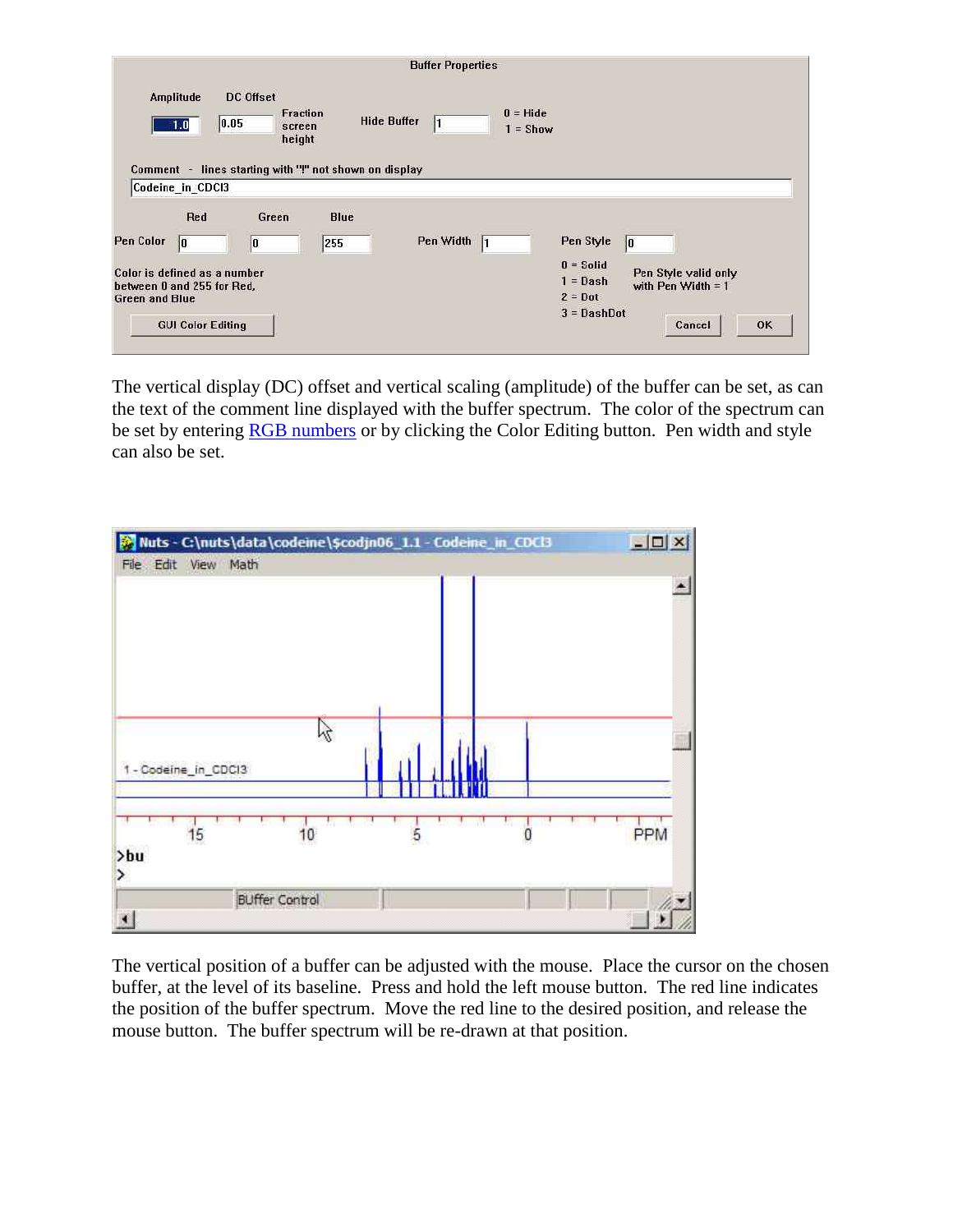

As additional spectra are added to the buffers, each is assigned a sequential number.



If an expanded region of the spectrum is displayed when the buffer is loaded, the buffer will contain only that region.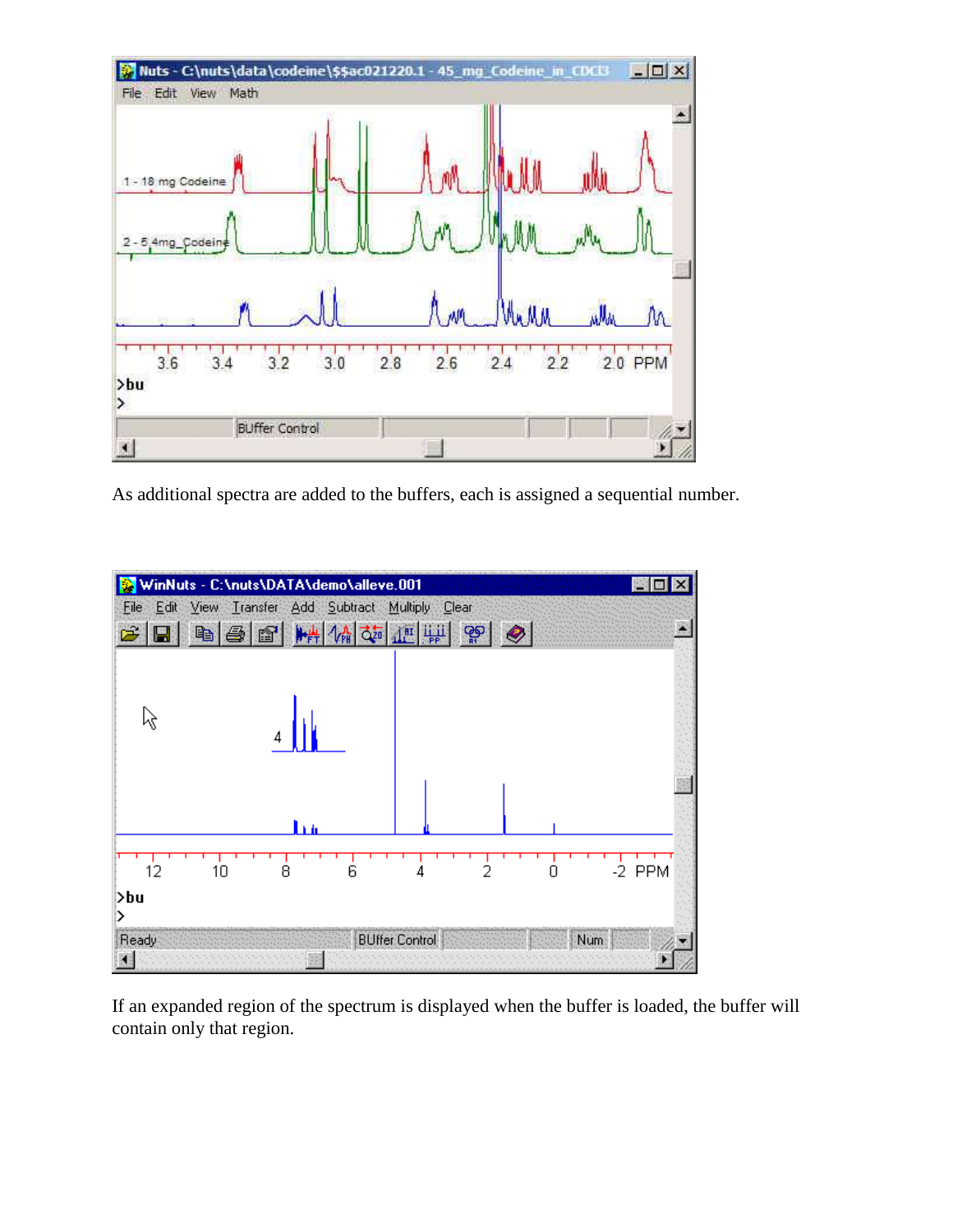#### **Comparison of Dual Display, Add/Subtract, Stacked Plots and Buffers**

Dual Display and Add/Subtract are limited to 2 spectra. There is no limit for the Buffers routine or for Stacked Plots.

Add/Subtract is the only choice that allows one spectrum to be shifted left and right relative to the other.

The Buffers routine is the only option in cases where the spectra differ in number of data points.

Add/Subtract and Dual Display will display spectra that differ in spectrometer frequency and/or spectral width, but the frequency scale will be nonsensical. This is because the spectra are aligned point by point, without regard to frequency. The Buffers routine is the only way to display spectra differing in spectrometer frequency or spectral width with correct frequency axis for all spectra.

The Stacked Plot routine does not allow independent scaling or vertical repositioning of individual spectra.

Multiple spectra can remain displayed on the screen after exiting the Buffers subroutine (not true of the stacked plot routine). This makes it easier to add annotations (with the [Notes](mk:@MSITStore:C:/Nuts/nutshtml.chm::/notes.htm) subroutine) and otherwise compose a final presentation.

The 2 figures below show simulated spectra of ODCB at 100, 200 and 400 MHz using the buffers and stacked plot routines.



Using Buffers, the spectra are aligned by ppm, even though spectrometer frequencies and sweep widths differ. The ppm scale is correct for all.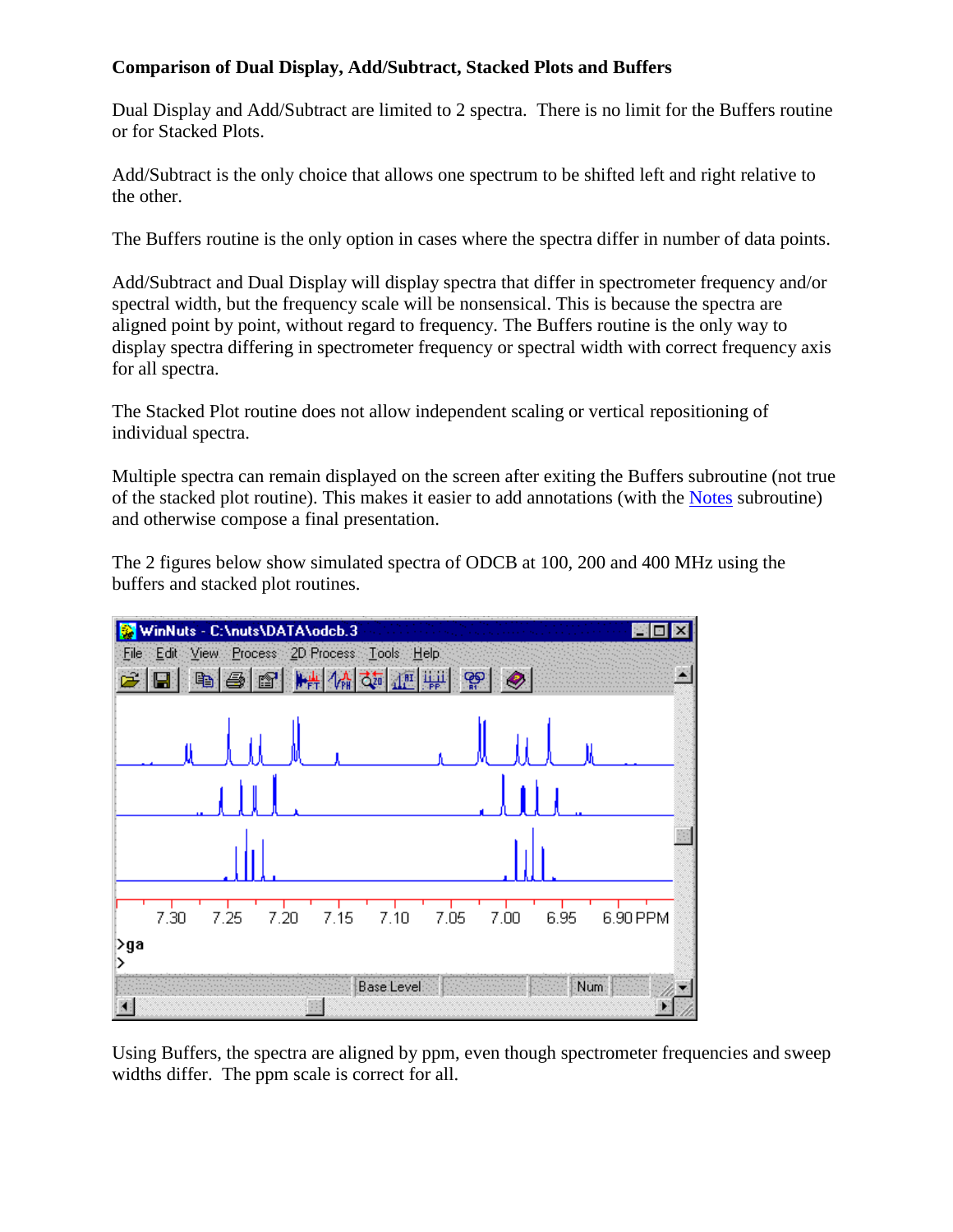

Using a stacked plot, the spectra are aligned by points, not frequency, and the axis is correct only for the top spectrum.

For an example of a "creative" use of the Buffers routine, see [Tricks with Buffers.](mk:@MSITStore:C:/Nuts/nutshtml.chm::/tricks_with_buffers.htm)

The following 4 commands are used to place data into buffers for later addition or subtraction. Do not confuse this with the [Add/Subtract subroutine,](mk:@MSITStore:C:/Nuts/nutshtml.chm::/as.html) which has its own buffer. This is used in some 2D processing, where pairs of slices must be added and subtracted. The following 4 commands *do not* work in Arrayed Mode; see below.

#### *B1 -- Load Buffer 1*

Load current data set into buffer 1. Used in conjunction with commands **B+** and **B-**, which add or subtract data loaded into buffers 1 and 2. These commands were added for use in processing gradient data. The contents of this buffer are not visible.

#### *B2 -- Load Buffer 2*

Load current data set into buffer 2. Used in conjunction with commands **B+** and **B-**, which add or subtract data loaded into buffers 1 and 2. The contents of this buffer are not visible.

### *B+ -- Add Buffers*

Adds the contents of buffers 1 and 2. Used in conjunction with commands **B1** and **B2**, which load current data into buffers 1 and 2. The sum becomes the current data.

### *B- -- Subtract Buffers*

Subtracts the contents of buffers 1 and 2 (B1 minus B2). Used in conjunction with commands **B1** and **B2**, which load current data into buffers 1 and 2. The difference becomes the current data.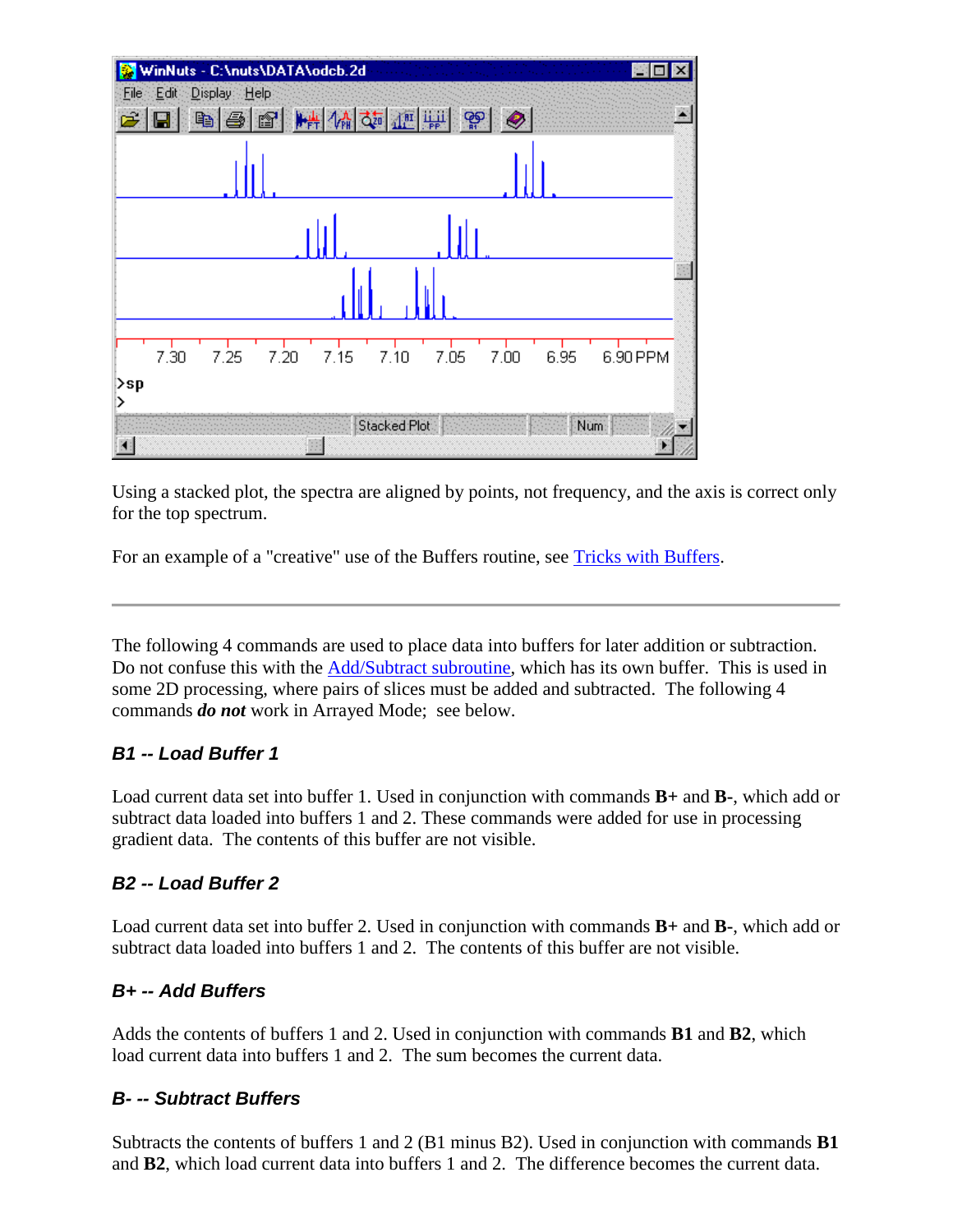The next 4 commands work only in **Arrayed Mode**, and on data sets having an even number of slices. These commands facilitate processing of echo-antiecho data which must be processed by adding or subtracting pairs of slices. (An example is [gradient hsqc data,](mk:@MSITStore:C:/Nuts/NutsHelp/varian_ghsqc.htm::/) which uses the C2 command.) Each command operates on a pair of slices, n and n+1. The real halves of the 2 slices are either added or subtracted, and the sum becomes the real half of a single processed slice. The imaginary halves of the 2 slices are either added or subtracted, and the sum becomes the imaginary half of the processed slice. So, in each case, the processed data has half as many slices as it started out with. We have yet to encounter data that requires C1, C3 or C4.

### *C1 -- Combine Mode #1*

This command adds the reals and imaginaries of even and odd slices and gives back a data set with half the number of slices.

### *C2 -- Combine Mode #2*

This command adds the reals and subtracts the imaginaries of even and odd slices and gives back a data set with half the number of slices.

### *C3 -- Combine Mode #3*

This command subtracts the reals and adds the imaginaries of even and odd slices and gives back a data set with half the number of slices.

### *C4 -- Combine Mode #4*

This command subtracts the reals and subtracts the imaginaries of even and odd slices and gives back a data set with half the number of slices.

The following 2 commands were created to facilitate customized [apodization functions,](mk:@MSITStore:C:/Nuts/nutshtml.chm::/custom.html) but their description is repeated here for comparison.

# *DB -- Data to Buffer*

Copies current data to the convolution filter buffer. This is useful for creating and applying customized apodization functions. (Do not confuse this with the [Add/Subtract](mk:@MSITStore:C:/Nuts/nutshtml.chm::/as.html) buffer.)

An apodization function can be created in different ways. One option is to build it within Nuts by first setting the current data points all equal to one with the **21** command. Alternatively, the ASCII import routine could be used to import a function created within a different application.

Once an apodization function is created, it can be copied to the convolution buffer with the **DB** command. The function is then viewed with the Convolution View (**CV**) command and applied with the Convolution Apply (CA) command. The latter 2 commands were created originally for use with functions created by the reference deconvolution operation (**CF**), but are also used for the general case of applying a function to an FID.